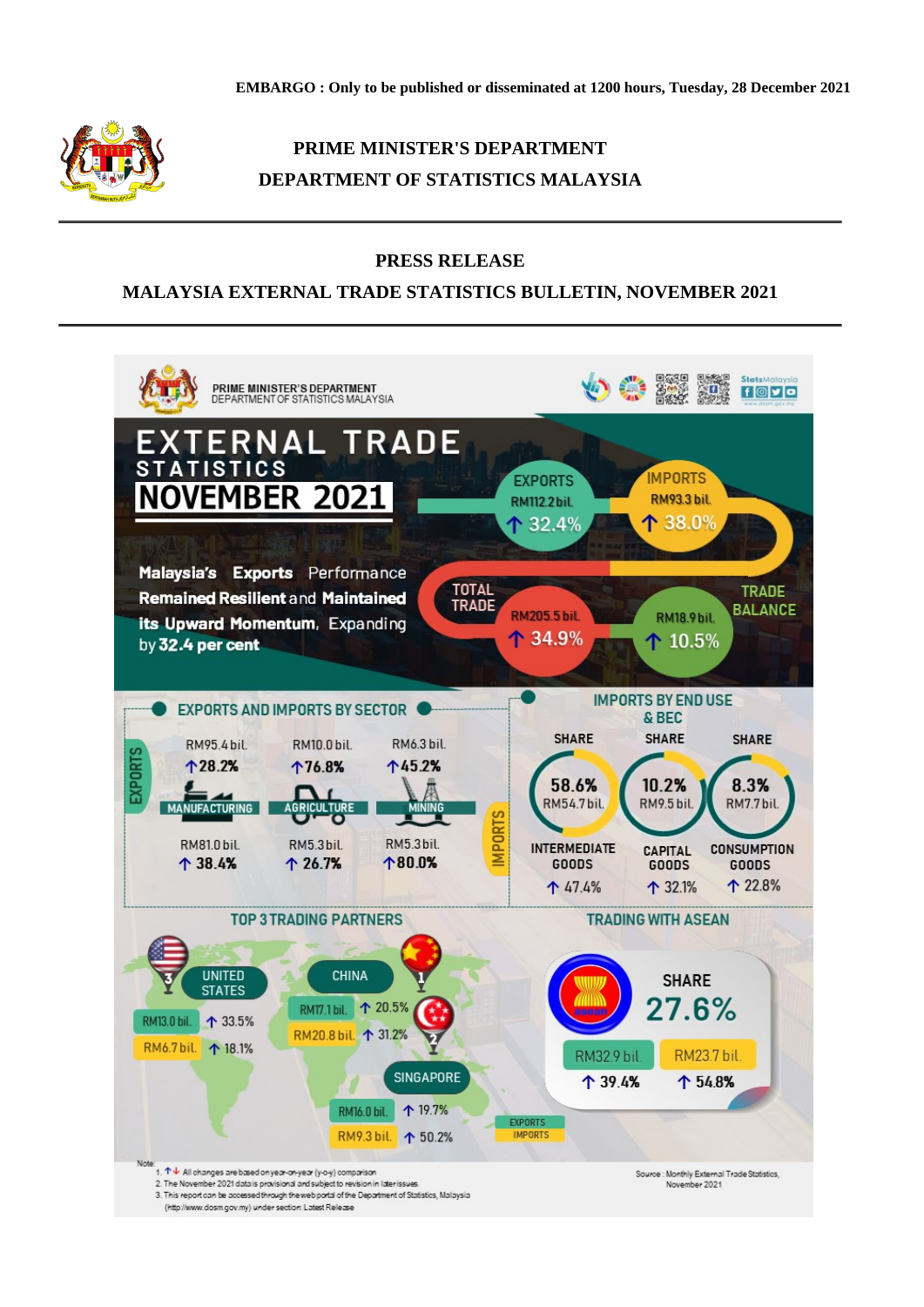#### **KEY FACTS**

Malaysia's trade maintained its upward trend in November 2021 with total trade expanding by 34.9 per cent, reaching RM205.5 billion as compared to RM152.3 billion in November 2020. Exports continued to increase by 32.4 per cent to RM112.2 billion compared to November 2020. Imports rose by 38.0 per cent year-on-year (y-o-y) in November 2021 amounted at RM93.3 billion. Trade balance recorded a surplus of RM18.9 billion with an increase of 10.5 per cent compared to the same period last year.

On a month-on-month (m-o-m) basis, imports and total trade recorded a positive growth of 5.9 per cent and 1.5 per cent respectively, while exports and trade balance contracted by 1.9 per cent and 28.1 per cent respectively.

#### **A. PERFORMANCE OF EXPORTS**

Malaysia's exports was recorded at RM112.2 billion, increased by 32.4 per cent y-o-y. The increase was driven mainly from domestic exports as well as re-exports. Domestic exports stood at RM93.7 billion and contributed 83.5 per cent to total exports, grew by 34.3 per cent. On the same note, re-exports with a value of RM18.5 billion, grew by 23.9 per cent y-o-y. In comparison to October 2021, exports decreased by 1.9 per cent or RM2.2 billion. Analysis of the seasonally adjusted terms m-o-m, exports increased by 7.7 per cent or RM8.1 billion to RM112.4 billion.



Chart 1: Domestic Exports, Re-Exports (RM billion) and Annual Change (%)

Chart 2: Actual Export Value and Seasonally Adjusted Export Value, RM billion

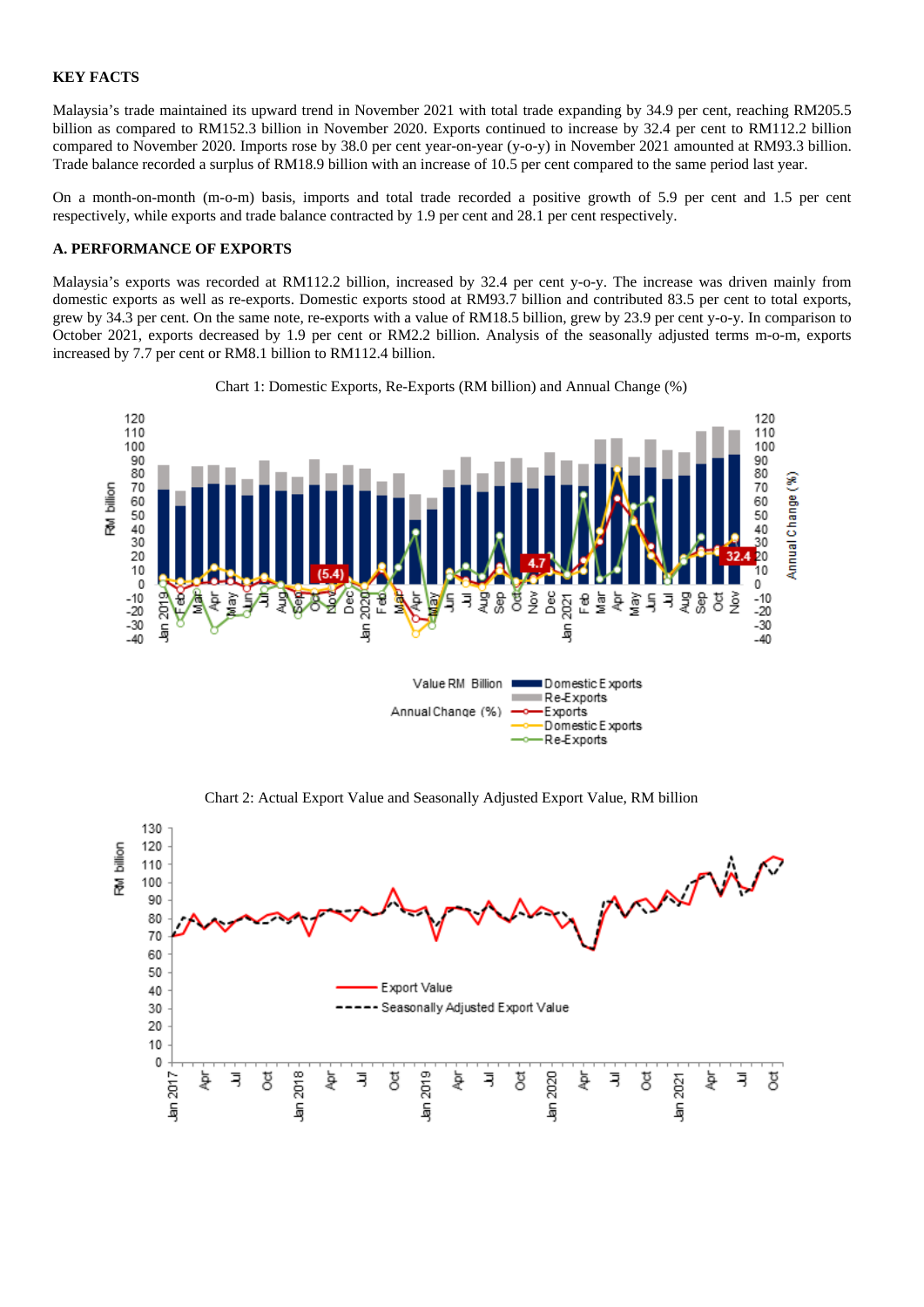B. FERRORMANCE OF INTOXIO

Malaysia's imports in November 2021 totalled RM93.3 billion, continued to register a significant growth of 38.0 per cent or RM25.7 billion. On a m-o-m basis, imports grew 5.9 per cent or RM5.2 billion. Based on seasonally adjusted terms, imports increased 7.0 per cent to RM90.4 billion.

On a y-o-y basis, imports by end use registered an increase with the growth in the intermediate goods, capital goods and consumption goods.

Chart 3: Imports, Value (RM billion) and Annual Change (%)

Chart 4: Actual Import Value and Seasonally Adjusted Import Value, RM billion

Download full articlehere

Download: Appendixhere

#Notes:

1. The November 2[021](https://dosm.gov.my/v1/uploads/files/1_Articles_By_Themes/External_Sector/ETS/11_2021/Appendix_BI.xlsx) data is provisional and subject to revision in later issues.

2. This report can be accessed through the web portal of the Department of Statistics, Malaysia (https://www.dosmdgerv.my) section: Latest Release.